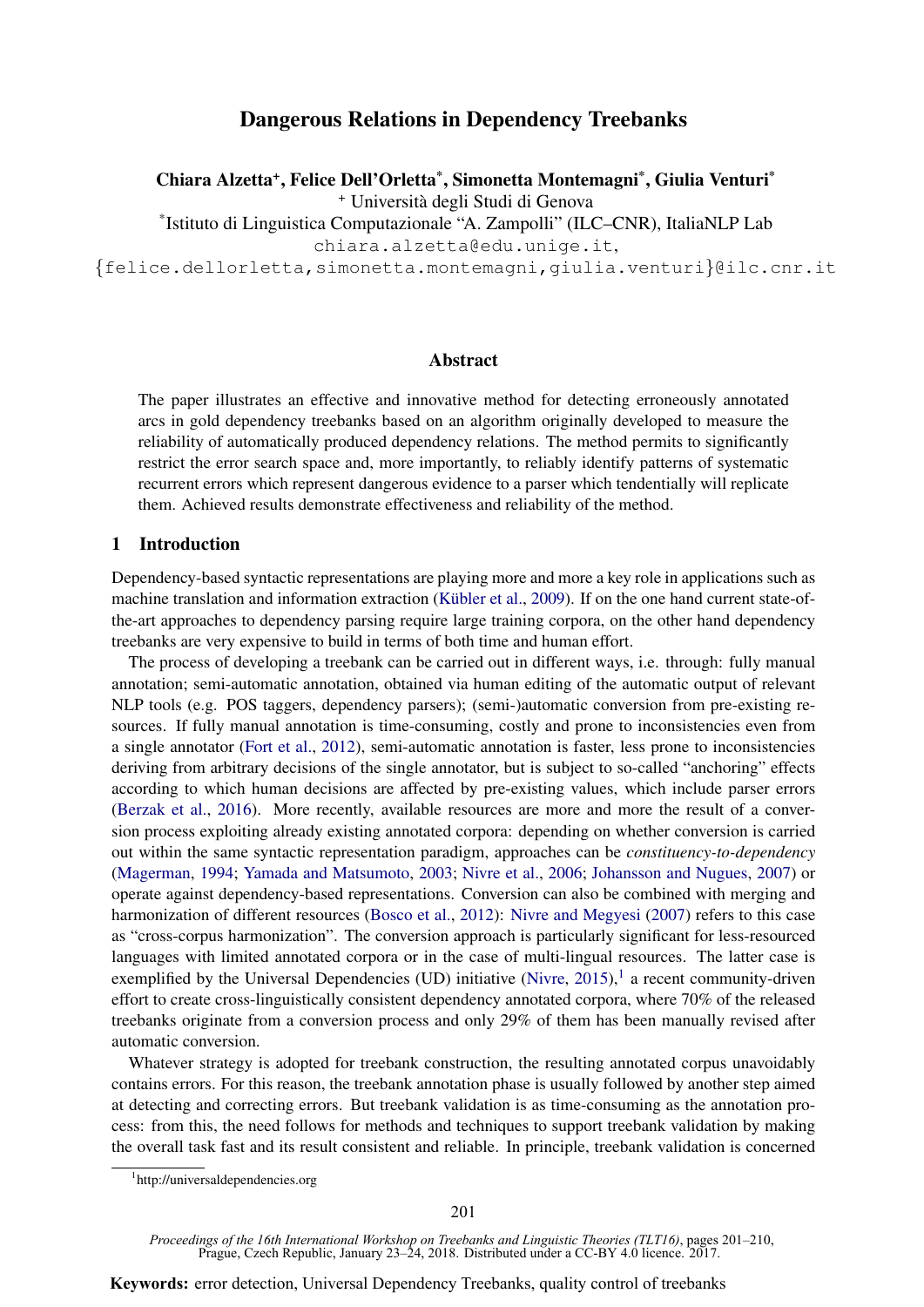with different types of errors. Following Agrawal et al. (2013), we distinguish: random errors, which are inherently unpredictable being typically due to annotators' distraction; errors connected with the annotation guidelines, due either to misinterpretation of the guidelines by the annotator, or to constructions not explicitly or comprehensively covered in the annotation guidelines and even errors in the provided guidelines, which are always evolving as long as annotation continues. To these, conversion errors should be added, i.e. errors due to either erroneous automatic mapping of an original annotation scheme to a new scheme or grey areas in the annotation of specific linguistic constructions. Whereas random errors are caused by unpredictable decisions by annotators, all other errors types can be classified as systematic and recurrent errors, that are not just determined by chance but are introduced by inaccuracies inherent to the procedure which generated them (automatic pre-annotation or conversion) or gaps in the annotation guidelines. In this paper, we will mainly focus on systematic and recurrent errors, which we qualify as "dangerous" for the fact of providing potentially "misleading" evidence to a parser during training, i.e. evidence leading to the replication of errors in the parser output.

In the literature, both pattern-based and statistical approaches have been adopted for carrying out error detection and correction in a rapid and reliable way. Relying on the intuition that "variation in annotation can indicate annotation errors", Dickinson and Meurers (2003, 2005) and Boyd et al. (2008) proposed a *variation n-gram* detection method where the source of variation is the so-called *variation nucleus*, i.e. "a word which has different taggings despite occurring in the same context, in this case surrounded by identical words". This methodology has been recently reimplemented and extended by de Marneffe et al. (2017) to detect inconsistencies in the UD treebanks. The idea that the cases where two "parsers predict dependencies different from the gold standard" are "the most likely candidates when looking for errors" was experimented by Volokh and Neumann (2011), who trained two parsers based on completely different parsing algorithms to reproduce the training data (i.e. the Penn Treebank). A similar patternbased approach has been also proposed by Ambati et al. (2011) who complemented their method with a statistical module that, based on contextual features extracted from the Hindi treebank, was in charge of pruning previously identified candidate erroneous dependencies.

If all the aforementioned methods exploit corpus-internal evidence to detect inconsistencies within a given treebank, van Noord (2004) and de Kok et al. (2009) use external resources, i.e. they rely on the analysis of large automatically parsed corpora *external* to the treebank under validation. The underlying idea of these error mining techniques is that sentences with a low *parsability* score, i.e. sentences which have not received a successful analysis by the parser, very likely contain a parsing error.

This paper aims at testing the potential of algorithms developed to measure the reliability of automatically produced dependency relations for detecting erroneously annotated arcs in gold treebanks. In the literature, the result of this type of algorithms varies from a binary classification (correct vs. wrong) as in Che et al. (2014), to the ranking of dependencies on the basis of a quality score reflecting the reliability and plausibily of the automatic analysis (Dell'Orletta et al., 2013). Although these algorithms typically work on corpora automatically annotated (Dickinson, 2010), they have also been tested against corpora with manually revised (i.e. "gold") annotation: in this case, the typical aim is the identification of errors or simply inconsistencies in the annotation (Dickinson, 2015). In this work, we used an algorithm ranking dependencies by reliability, LISCA (Dell'Orletta et al., 2013), that was applied to a gold treebank to limit the search space for bootstrapping error patterns, i.e. systematic recurring errors (as opposed to random errors). Identified error patterns were then projected against the whole corpus. Like Ambati et al. (2011), here error detection is driven by statistical evidence which, in our approach, is acquired from an external automatically annotated large reference corpus.

### 2 Error Detection Methodology

The methodology devised to detect candidate errors in dependency treebanks is based on the parse quality assessment algorithm named LISCA (LInguiStically–driven Selection of Correct Arcs) (Dell'Orletta et al., 2013). As illustrated in details in Section 2.1, the algorithm exploits statistics about a wide range of linguistic features (covering different description levels, going from raw text to morpho-syntax and dependency syntax) extracted from a large reference corpus of automatically parsed sentences and uses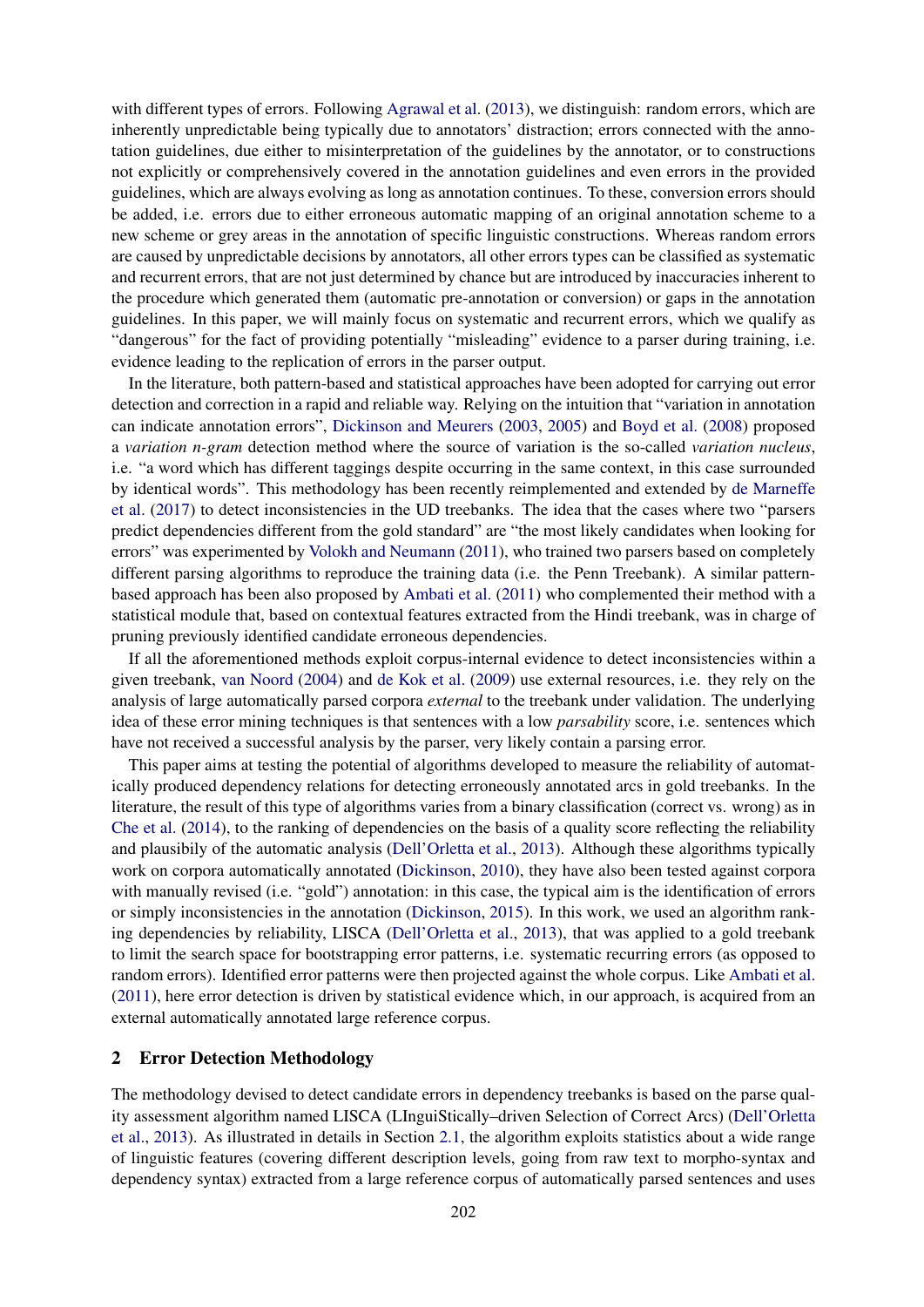

Figure 1: Features used by LISCA to measure  $\operatorname{arc}(d, h, t)$  plausibility.

them to assign a *quality* score to each dependency arc contained in a target corpus belonging to the same variety of use (e.g. textual genre) of the automatically parsed corpus, thus producing a decreasing ranking of arcs from correct to anomalous ones, potentially including incorrect ones. The underlying assumption is that syntactic structures that are more frequently generated by a parser are more likely to be correct than less frequently generated structures.

## 2.1 The LISCA Algorithm

LISCA takes as input a set of parsed sentences and it assigns a plausibility score to each dependency, which is defined as a triple  $(d, h, t)$  where d is the dependent, h is the head, and t is the type of dependency connecting  $d$  to  $h$ . The algorithm operates in two steps: 1) it collects statistics about a set of linguistically motivated features extracted from a dependency annotated corpus obtained through automatic dependency parsing, and 2) it combines the feature statistics extracted from the corpus used during the previous step. The final plausibility score associated with a given dependency arc results from the combination of the weights associated with these features: the score is computed as a simple product of the individual feature weights.<sup>2</sup>

Figure 1 summarizes the features taken into account by LISCA for measuring the plausibility of a given syntactic dependency  $(d, h, t)$ . For the purposes of the present study, LISCA has been used in its de– lexicalized version in order to abstract away from variation resulting from lexical effects. In particular, two different types of features are considered: *local* features, corresponding to the characteristics of the syntactic arc considered (e.g. the distance in terms of tokens between d and h, or the associative strength linking the grammatical categories, i.e.  $POS<sub>d</sub>$  and  $POS<sub>h</sub>$ , involved in the relation, or the POS of the head governor and the type of syntactic dependency connecting it to h); *global* features, aimed at locating the arc being considered within the overall syntactic structure of the sentence, with respect to both its hierarchical structure and the linear ordering of words (for example, the distance of  $d$  from the root of the tree, or from the closest or most distant leaf node, or the number of "siblings" and "children" nodes of d, recurring respectively to its right or left in the linear order of the sentence).

LISCA was successfully used against both the output of dependency parsers and gold treebanks. While in the first case the plausibility score was meant to identify unreliable automatically produced dependency relations, in the second case it was used to detect shades of syntactic markedness of syntactic constructions in manually annotated corpora. The latter is the case of Tusa et al. (2016), where the LISCA ranking was used to investigate the linguistic notion of "markedness" (Haspelmath, 2016): a given linguistic construction is considered "marked" when it deviates from the "linguistic norm", i.e. it

<sup>&</sup>lt;sup>2</sup> For a detailed description of the features and the metrics used by LISCA see Dell'Orletta et al. (2013).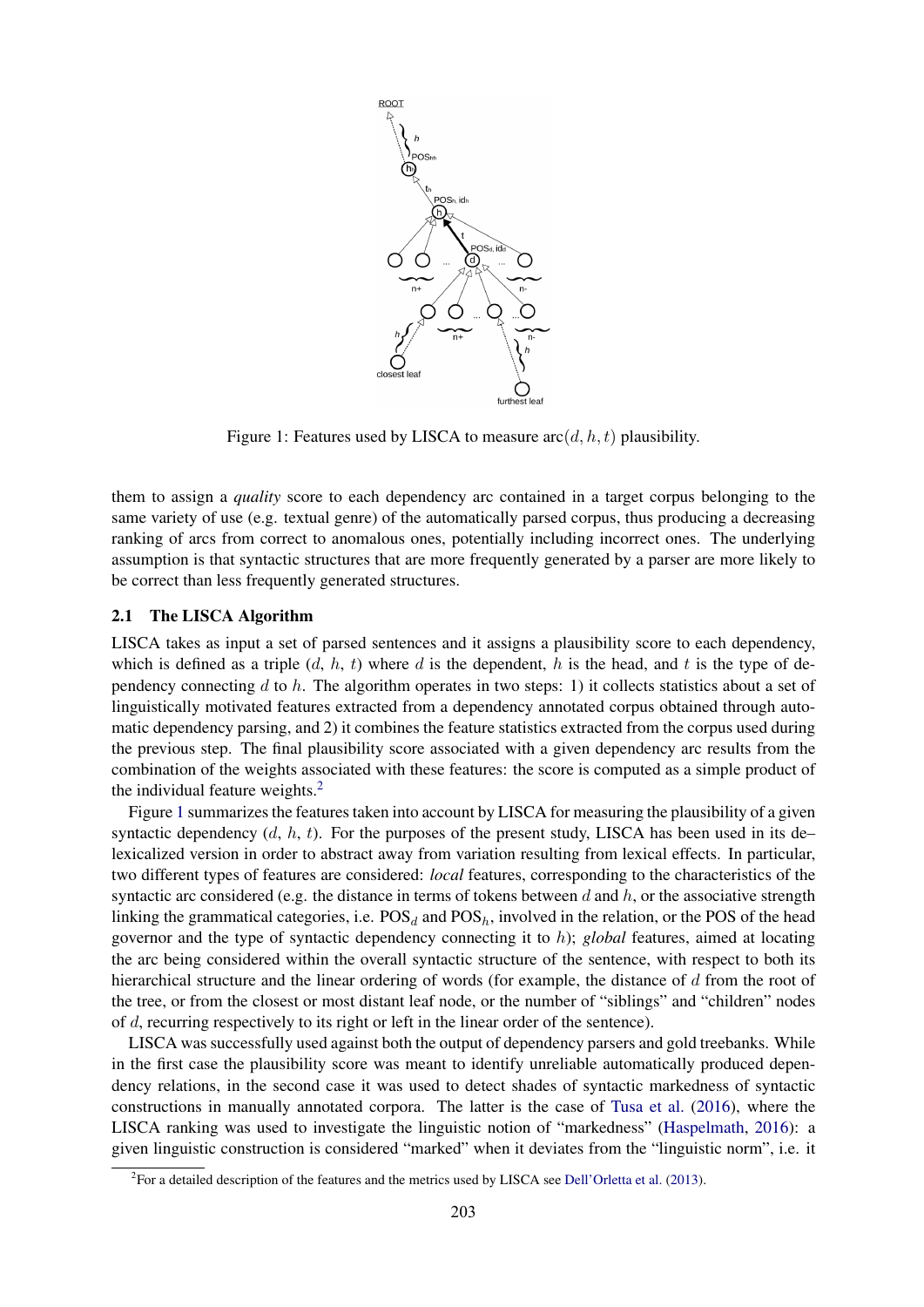is "abnormal". Accordingly, unmarked constructions are expected to be characterized by higher LISCA scores and – conversely – constructions characterized by increasing degrees of markedness are associated with lower scores. In the analysis of their linguistic results, Tusa et al. (2016) noticed that low scored relations also included annotation errors. This observation prompted our hypothesis of research, i.e. that the identification of problematic areas of human annotation can be carried out by measuring the *distance* of the linguistic context characterizing the arcs in a gold treebank from the "linguistic norm" computed by LISCA with respect to a large reference corpus.

# 2.2 Chasing errors with LISCA

According to these premises, errors in gold treebanks were searched for with LISCA assuming that a higher number of *variations* of the linguistic context for an arc in the manual annotation with respect to the automatically generated arcs corresponds to a greater chance for the observed variation to be an error. In this respect, arc *variation* is observed whenever the linguistic context of an arc in the treebank differs with respect to the corresponding one captured in the large reference corpus used to compute the LISCA score. Similarly to Ambati et al. (2011), we exploited the contextual features of an arc to identify erroneous annotations but differently from them we looked for these features *outside* the treebank under analysis, thus overcoming the widely ackowledged data sparsity problem. By doing so, the error search space is restricted to relations with lower LISCA scores.

The proposed error detection method is articulated into the following steps:

- 1. LISCA is run against the gold treebank and arcs are ordered by decreasing LISCA scores;
- 2. the resulting ranking of arcs is partitioned it into 10 groups, henceforth "bins", each corresponding to 10% of the total (plus an 11th bin for the remaining ones);
- 3. the analysis was limited to the last three bins containing relations associated with the lowest LISCA scores: these bins were expected to gather a higher occurrence of "abnormal" annotations, be they errors or less frequent constructions;
- 4. the selected bins were manually inspected to identify errors, both random errors and systematic errors (i.e. "dangerous relations");
- 5. recurring systematic errors which emerged from this manual inspection were formalized as error patterns which were then projected onto the whole treebank;
- 6. potentially erroneous identified arcs in all bins were manually validated and whenever needed corrected.

Let us exemplify how the decreasing LISCA scores assigned to different instances of the same relation occurring within different linguistic contexts can be used to guide error detection.

|                                                               | B2 | <b>B3</b> | <b>B4</b> | <b>B5</b> |                             | <b>B6 B7</b> | B8 | B9 -       | - B10 |
|---------------------------------------------------------------|----|-----------|-----------|-----------|-----------------------------|--------------|----|------------|-------|
| Total occurrences                                             |    |           |           |           | 785 543 449 353 333 168 132 |              |    | 97 106 114 |       |
| Errors (occurrences) $0 \t 0 \t 1 \t 6 \t 5 \t 12 \t 7$       |    |           |           |           |                             |              |    |            |       |
| Errors (percentages) 0 0 0 0.28 1.80 2.97 9.09 7.21 8.49 3.51 |    |           |           |           |                             |              |    |            |       |

Table 1: Occurrences of *mark* relation in the IUDT newspaper section and erroneously annotated instances across the LISCA bins.

Table 1 reports the distribution of the UD *mark* relation (linking the function word introducing a subordinated clause to the verbal head of the clause) across the LISCA bins in the newspaper section of the Italian Universal Dependency Treebank (the gold treebank we used to test our methodology, as described in Section 3). Although the relation occurs in all bins, the frequency of occurrence decreases proportionally to the decreasing of the scores assigned by LISCA. The higher frequency of the *mark* relation in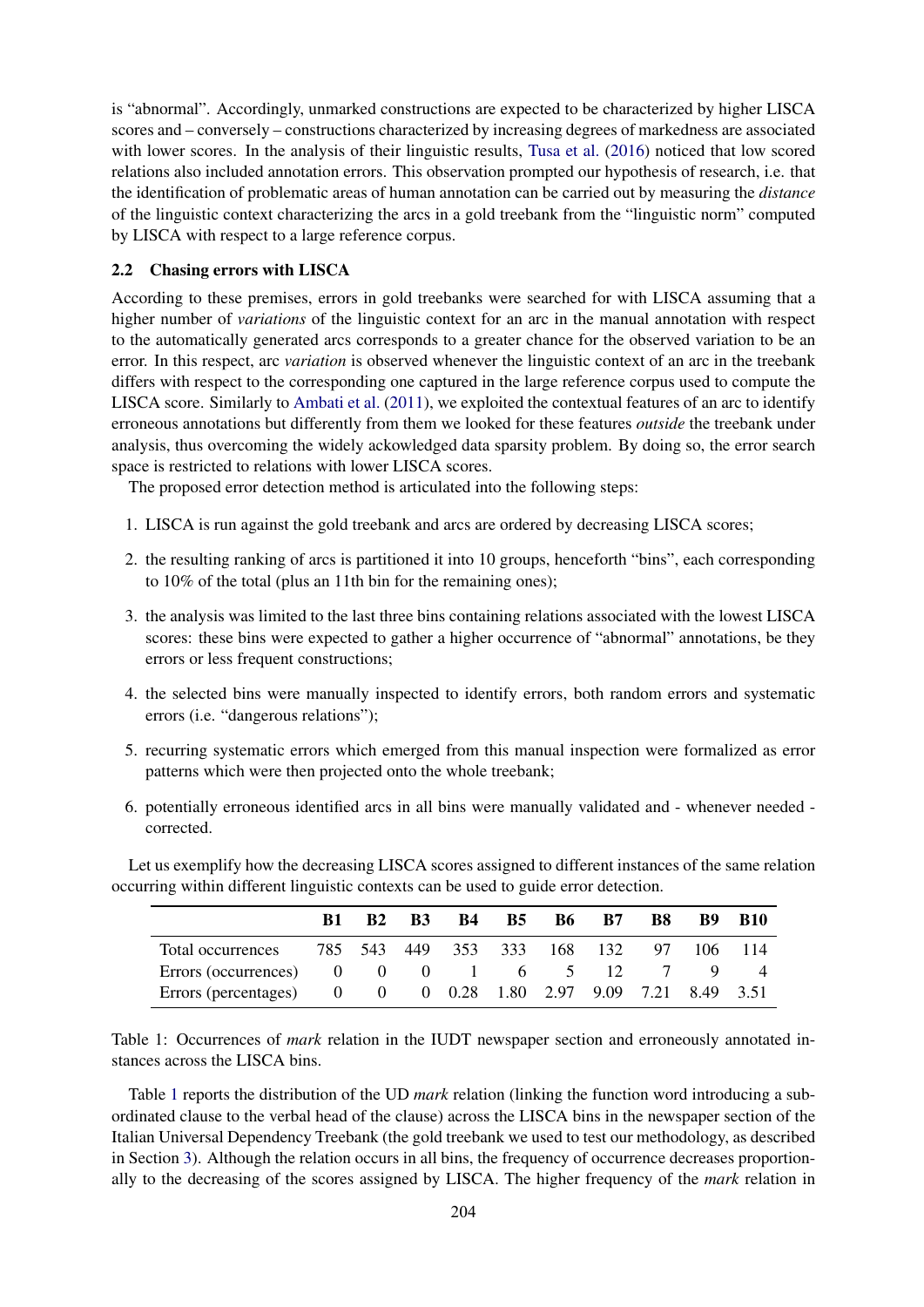the top LISCA bins can be explained by the generally fixed or slightly variable structure underlying it: these occurrences correspond to canonical linguistic contexts which are closer to the "linguistic norm" as computed by LISCA with respect to the large reference corpus. By contrast, anomalous *mark* structures ended up in the last bins, in particular in the 7th-9th bins, for which a higher percentage of errors is reported (ranging between 7% and 9%).

# 3 Corpora

The proposed error detection methodology was tested against the Italian Universal Dependency Treebank (henceforth IUDT) (Bosco et al., 2013), which contains 13,815 sentences corresponding to 325,816 tokens. As de Marneffe et al. (2017) pointed out, UD treebanks represent a good testing bed for error detection techniques: most part of them originate from a conversion process, often combined with merging and cross-corpus harmonization. In particular, IUDT results from the harmonization and merging of smaller dependency–based resources adopting incompatible annotation schemes into the Universal Dependencies annotation formalism, with the final aim of constructing a standard-compliant and bigger resource for the Italian language: the Turin University Treebank (TUT, Bosco et al. (2000)) and ISST–TANL (originating from the ISST corpus, (Montemagni et al., 2003)).

For the specific concerns of this study, we focused on the section of IUDT containing newspaper articles, composed by 10,891 sentences, for a total of 154,784 tokens. This choice was aimed at avoiding possible interferences in detecting anomalies due to textual genre variation: in this case, "abnormal" relations do not only include possible errors but also constructions peculiar to a specific genre.

The corpus used to collect the statistics to build the LISCA model is represented by the *La Repubblica* corpus, a collection of newspaper articles part of the CLIC-ILC Corpus (Marinelli et al., 2003) for a total of 1,104,237 sentences (22,830,739 tokens). The corpus was morpho-syntactically annotated and parsed by the UDPipe pipeline (Straka et al., 2016) trained on IUDT, version 2.0 (Nivre et al., 2017).

# 4 Results

LISCA was used to rank the journalistic section of IUDT: the ranked relations were partitioned into 10 bins of about 14,600 arcs each, with an 11th bin with the remaining 8723 arcs. The manual revision focused on the last three bins (from 9th to 11th), covering 24.5% of the total number of arcs.

At the end of the error detection and correction process, 789 arcs were modified, corresponding to 0.51% of the number of arcs in IUDT news, distributed into 567 sentences (i.e. 5.21% of the number of sentences in IUDT news). Of those 789 arcs, 286 arcs (36.01%) are random errors: interestingly, 185 of them (i.e. 65% of random errors) are located in the 11th LISCA bin. The remaining detected errors, i.e. 503 (63.99%), represent systematic errors which have been identified on the basis of error patterns manually identified in the last bins and which have then been projected back onto the whole IUDT news section. These error patterns turned out to represent real errors in 85.63% of the cases, involving 483 sentences: this demonstrates the effectiveness of identified potential error patters.

# 4.1 Typology of Dangerous Relations

In what follows, we will illustrate the main systematic errors, corresponding to so–called "dangerous relations", which emerged from the analysis of relations in the last three bins and which were formalized as the following six error patterns.<sup>3</sup>

Auxiliary verbs (*aux head*): it refers to cases where an auxiliary verb (i.e. *essere* 'to be', *avere* 'to have', modals, periphrastic or copular verbs) was erroneously treated as the head of a dependency relation, as in the following example where the personal pronoun *noi* 'us' was erroneously governed by the auxiliary verb *e`* rather than by *sufficiente*, which represents the nonverbal predicate and root of the sentence:

<sup>3</sup> In the following examples the original wrong sentence is marked with *O* (*Original*), and the corrected one is marked with *C* (*Correct*)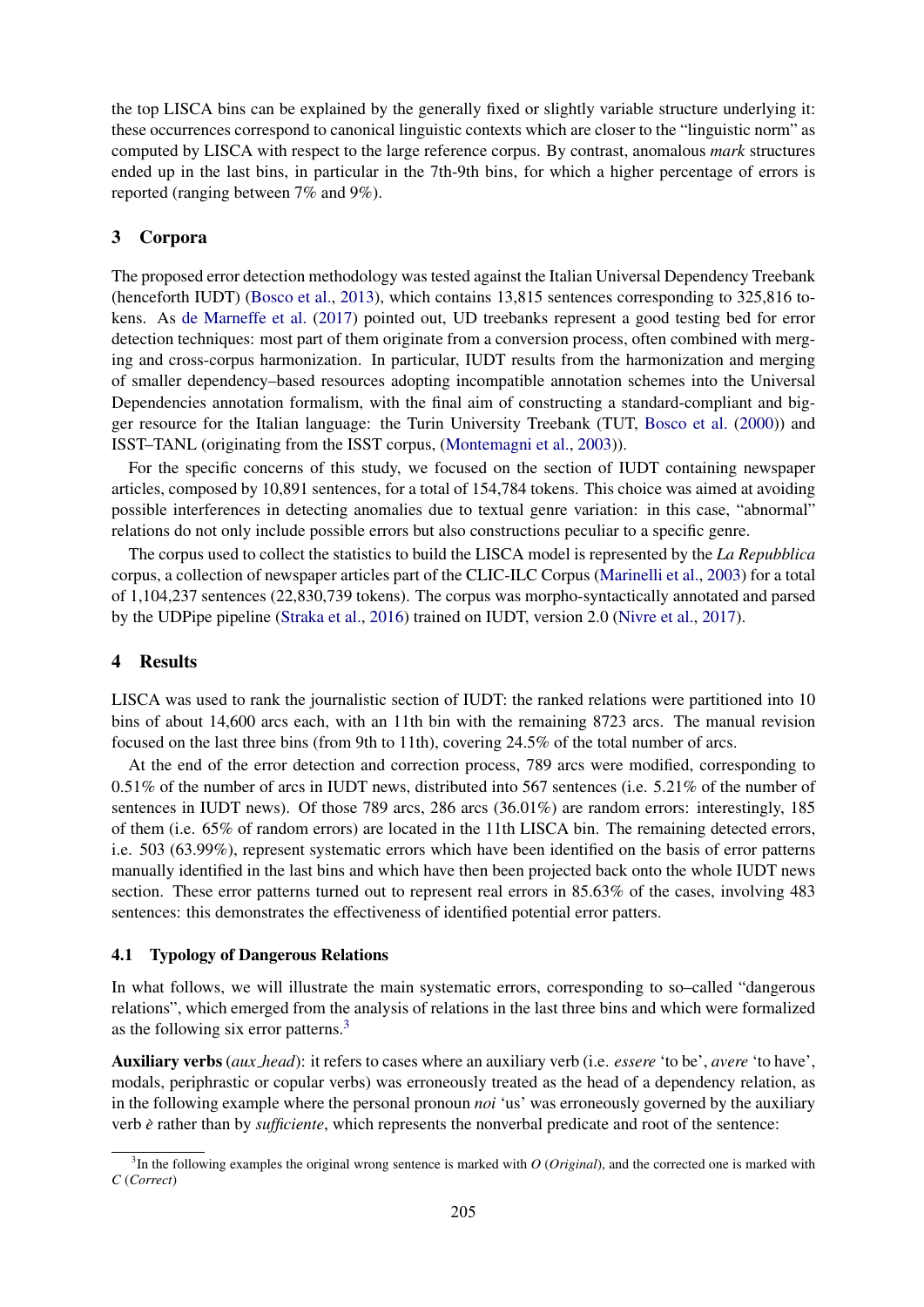

Clausal modifier of a noun (*acl4amod*): it refers to cases where bare past participles functioning as adjectival modifiers of nouns were erroneously annotated as clausal modifiers (i.e. *acl*). In these cases, the lemma, the part of speech and the type of dependency were modified, as in the following example where the past participle *gettonati* 'selected' was erroneously *i)* associated with the lemma *gettonare* 'to select' instead of the lemma *gettonato* 'selected', *ii)* morpho-syntactically tagged as VERB rather than ADJ, and *iii)* linked to the head word *nomi* 'names' with the relation *acl* rather than *amod*:



Adjectival modifiers (*amod4xcomp*): it refers to cases where adjectives functioning as secondary predicates of a verb were erroneously annotated as *amod* rather than *xcomp*, as in the following example where the syntactic function of adjectival modifier (*amod*) holding between the adjective *vivo* 'alive' and the head verb *sepolto* 'buried' was erroneously identified:



Coordinating conjunctions (*conj head*): it refers to cases where a coordinating conjunction was erroneously headed by the first conjunct (coordination head), as in the following example where the conjunction *e* 'and' was headed by *notte* 'night' rather than by *giorno* 'day':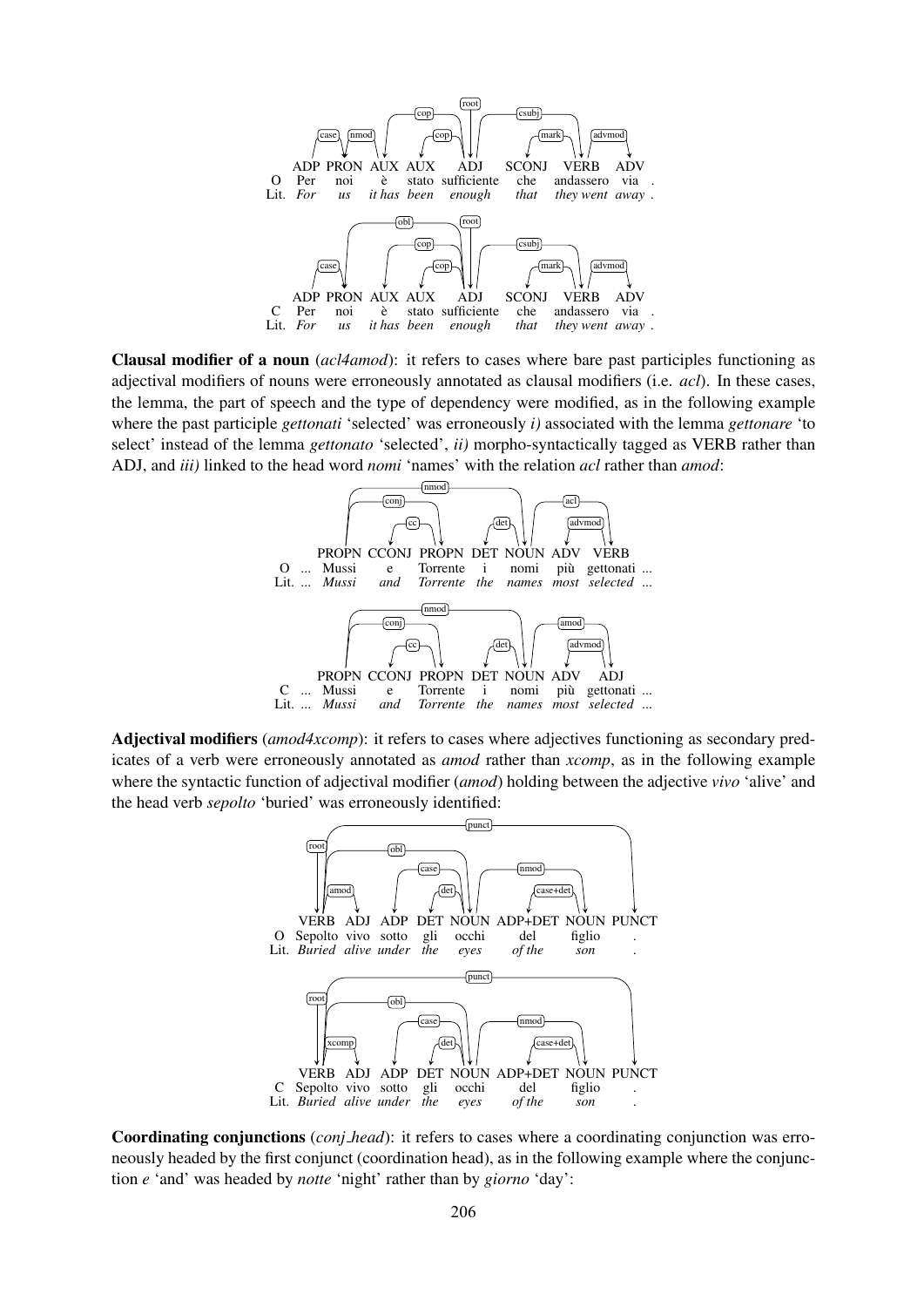

Nominal modifiers (*nmod4obl*): it refers to cases where an oblique argument was erroneously annotated as nominal modifier (*nmod*) rather than as oblique nominal (*obl*) when occurring in multiword expressions which were not correctly identified, as in the following example where the noun *tabella* 'chart' was erroneously headed by the preposition *di* 'of' rather than by the verb *andando* 'going', and linked by the dependency relation *nmod* rather than *obl*:



Nonfinite verbs (*obl4advcl*|*acl*): it refers to cases where nonfinite verbal constructions functioning as nominals were erroneously annotated as oblique nominals (*obl*) rather than adverbial or adjectival clauses (*advcl* or *acl*), as in the following example represented by the verb *pubblicare* 'publish':



#### 4.2 Discussion

The patterns illustrated above can be classified under three main categories: 1) head identification errors (*aux head*, *conj head*), 2) labeling errors (*acl4amod*, *amod4xcomp*, *obl4advcl*|*acl*), and 3) combined head identification and labeling errors (*nmod4obl*). Table 2 shows the detail of the modified arcs for each pattern, while Figure 2 visualizes their distribution across the LISCA bins. The chart confirms the hypothesis we started from, i.e. that most part of systematic errors are concentrated in the last bins and that, on the other hand, the first LISCA bins tendentially do not contain errors, or very few of them.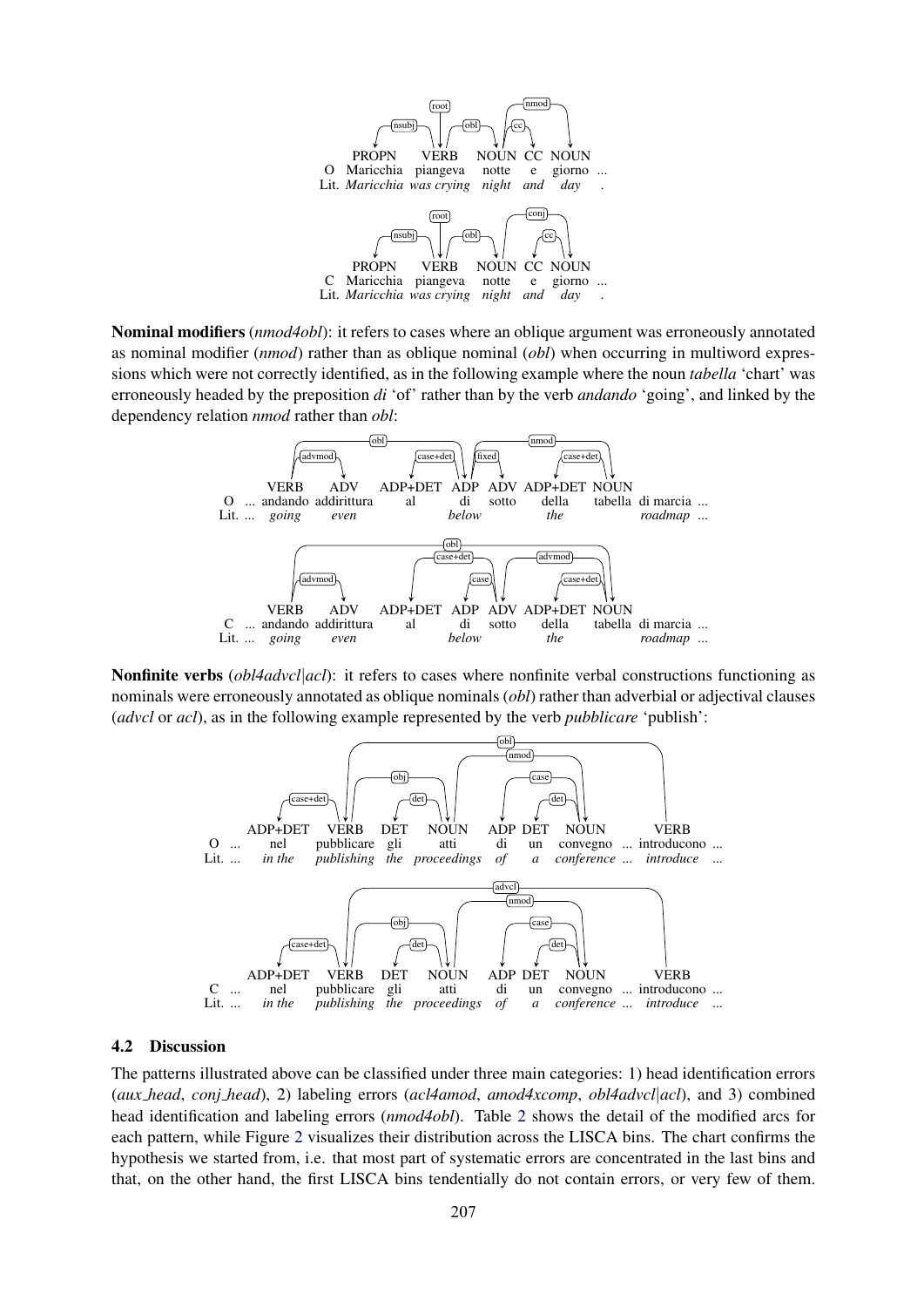Note that the 11th bin is not included in the chart since it turned out to only contain random errors (as opposed to systematic ones). If we try to track the origin of the identified and corrected recurrent errors, it is worth noting that the most frequent error type recorded in Table 2 – *acl4amod* – corresponds to a quite problematic annotation area for all treebanks, i.e. the distinction between participial and adjectival usages. More interestingly, this corresponds to an area for which the original resources which were combined in IUDT (i.e. TUT and ISST–TANL) followed different guidelines: for TUT, the verbal reading was preferred, which naturally led to the interpretation of (reduced) relative clause, whereas ISST–TANL resorted in these cases to a general modifier relation. The second and third most frequent errors (namely, *conj head* and *aux head*) are connected with substantial changes from version 1.4 to 2.0 of Universal Dependencies annotation guidelines. Last but not least, the error types *amod4xcomp* and *nmod4obl* seem rather to be connected to annotation inconsistencies internal to the treebank.

| <b>Error</b> pattern                  | <b>Frequency</b> |  |  |
|---------------------------------------|------------------|--|--|
| Auxiliary verbs (aux_head)            | 13.32(67)        |  |  |
| Clausal modifiers of noun (acl4amod)  | 36.98 (186)      |  |  |
| Adjectival modifiers (amod4xcomp)     | 12.52(63)        |  |  |
| Coordinating conjunctions (conj_head) | 24.65 (124)      |  |  |
| Nominal modifiers (nmod4obl)          | 6.76(34)         |  |  |
| Nonfinite verbs (obl4advcl acl)       | 5.77(29)         |  |  |
| <b>Total number of errors:</b>        |                  |  |  |



Table 2: Distribution (percentage and absolute values) of error types in IUDT.<br>
Figure 2: Distribution of modified arcs for each<br>
Figure 2: Distribution of modified arcs for each<br>
HISCAL:

error pattern across the LISCA bins.

# 5 Conclusion and Current Directions of Research

We proposed an effective and innovative method for detecting erroneously annotated arcs in gold treebanks based on an algorithm originally developed to measure the reliability of automatically produced dependency relations, LISCA. This method permits to significantly restrict the error search space and, more importantly, to reliably identify patterns of systematic recurrent errors which represent dangerous and misleading evidence to a parser. Achieved results demonstrate the effectiveness of the method. Within the whole amount of corrected errors (both random and systematic), 64% corresponds to systematic errors, typically originating from semi-automatic annotation or conversion. The effectiveness of identified patterns is demonstrated by the fact that in the whole IUDT news section 85.67% of the sentences instantiating at least one error pattern contains real errors. In principle, this method, operating within the dependency-based representation framework, is independent from language and annotation scheme. As a preliminary experiment in this direction, we checked the presence of some detected error patterns (i.e. those due to problematic annotation areas and guidelines changes between different treebank versions) in other UD treebanks.<sup>4</sup> We looked for sentences instantiating the constructions corresponding to our error patterns in different UD treebanks: patterns turned out to appear both in languages typologically close to Italian (e.g. French, Spanish and Portuguese) and typologically distant (e.g. English, Arabic, Czech, Finnish, Turkish and Chinese). For most of those languages, the total number of sentences containing the patterns is in line with the number of sentences we found for Italian (between 3-7% over the total number of sentences in the treebank), with the exception of Turkish and Chinese where the number is much higher (around 15%). This holds true also for the distribution of patters: like for Italian, the most frequent pattern observed in all UD treebanks taken into account is *acl4amod*. This very preliminary evidence extracted from different UD treebanks needs however to be validated through a collaboration between different UD national teams, to assess whether identified anomalous patterns represent real errors. Current developments also include the assessment of impact and role of detected and corrected errors in the performance of dependency parsers.

<sup>&</sup>lt;sup>4</sup> For this purpose we used the Dep\_search tool developed by the Turku NLP Group.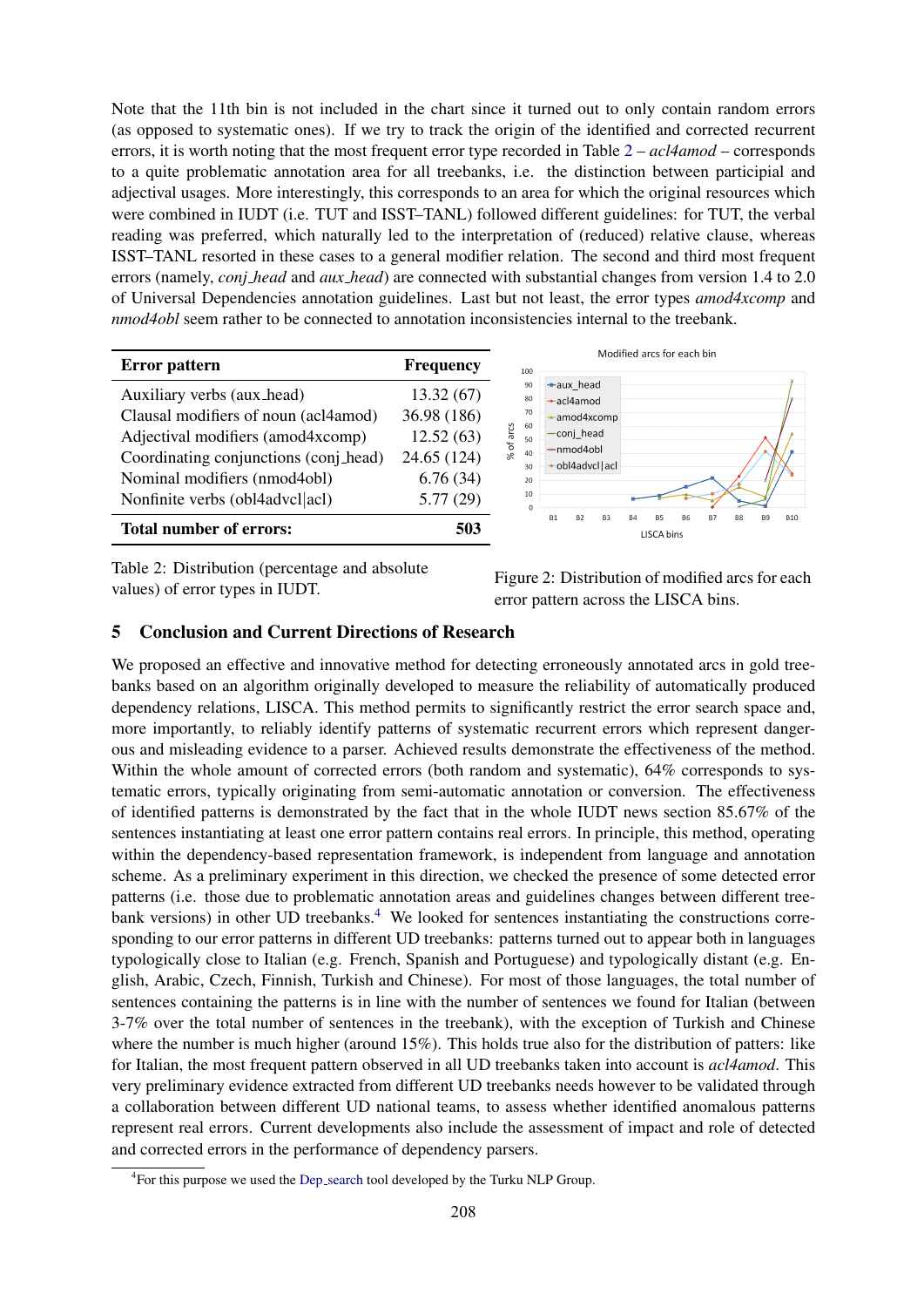### Acknowledgments

The work reported in the paper was partially supported by the 2–year project (2016-2018) *Smart News, Social sensing for breaking news*, funded by Regione Toscana (BANDO FAR-FAS 2014). Thanks are also due to the University of Pisa who funded a post-graduate fellowship with a Google gift.

#### References

- B. Agrawal, R. Agarwal, S. Husain, and D.M. Sharma. 2013. *An Automatic Approach to Treebank Error Detection Using a Dependency Parser*, Springer Berlin Heidelberg, Berlin, Heidelberg, pages 294–303.
- B. R. Ambati, R. Agarwal, M. Gupta, S. Husain, and D. M. Sharma. 2011. Error Detection for Treebank Validation. In *Proceedings of 9th International Workshop on Asian Language Resources (ALR)*.
- Y. Berzak, Y. Huang, A. Barbu, A. Korhonen, and B. Katz. 2016. Anchoring and Agreement in Syntactic Annotations. In *Proceedings of the 2016 Conference on Empirical Methods in Natural Language Processing*. Association for Computational Linguistics, Austin, Texas, pages 2215–2224.
- C. Bosco, V. Lombardo, L. Lesmo, and D. Vassallo. 2000. Building a Treebank for Italian: a Data-driven Annotation Schema. In *Proceedings of the 2nd Language Resources and Evaluation Conference (LREC'00)*. Athens, Greece, pages 99–105.
- C. Bosco, S. Montemagni, and M. Simi. 2012. Harmonization and Merging of two Italian Dependency Treebanks. In *Proceedings of the LREC 2012 Workshop on Language Resource Merging*. Istanbul, Turkey.
- C. Bosco, S. Montemagni, and M. Simi. 2013. Converting Italian Treebanks: Towards an Italian Stanford Dependency Treebank. In *Proceedings of the ACL Linguistic Annotation Workshop & Interoperability with Discourse*. Sofia, Bulgaria.
- A. Boyd, M. Dickinson, and W. D. Meurers. 2008. On Detecting Errors in Dependency Treebanks. *Research on Language & Computation* 6(2):113–137.
- W. Che, J.Guo, and T.Liu. 2014. Reliable Dependency Arc Recognition. *Expert Systems with Applications* 41(4):1716–1722.
- D. de Kok, J. Ma, and G. van Noord. 2009. A Generalized Method for Iterative Error Mining in Parsing Results. In *Proceedings Workshop on Grammar Engineering Across Frameworks (GEAF 2009)*.
- M.C. de Marneffe, M. Grioni, J. Kanerva, and F. Ginter. 2017. Assessing the Annotation Consistency of the Universal Dependencies Corpora. In *Proceedings of the 4th International Conference on Dependency Linguistics (Depling 2007)*. Pisa, Italy, pages 108–115.
- F. Dell'Orletta, G. Venturi G., and S. Montemagni. 2013. Linguistically-driven Selection of Correct Arcs for Dependency Parsing. *Computacion y Sistemas `* 2:125–136.
- M. Dickinson. 2010. Detecting Errors in Automatically-Parsed Dependency Relations. In *Proceedings of the 48th Annual Meeting of the Association for Computational Linguistics*. Uppsala, Sweden, pages 729–738.
- M. Dickinson. 2015. Detection of Annotation Errors in Corpora. *Language and Linguistics Compass* 9(3):119– 138.
- M. Dickinson and W. D. Meurers. 2003. Detecting Inconsistencies in Treebank. In *Proceedings of the Second Workshop on Treebanks and Linguistic Theories (TLT 2003)*.
- M. Dickinson and W. D. Meurers. 2005. Detecting Errors in Discontinuous Structural Annotation. In *Proceedings of the 43rd Annual Meeting of the ACL*. pages 322–329.
- K. Fort, A. Nazarenko, and S. Rosset. 2012. Modeling the Complexity of Manual Annotation Tasks: a Grid of Analysis. In *Proceedings of COLING 2012*. pages 895–910.
- M. Haspelmath. 2016. Against Markedness (and what to Replace it with). *Journal of Linguistics* 42:25–70.
- R. Johansson and P. Nugues. 2007. Statistical Dependency Analysis with Support Vector Machines. In *Proceedings of NODALIDA 2007*.